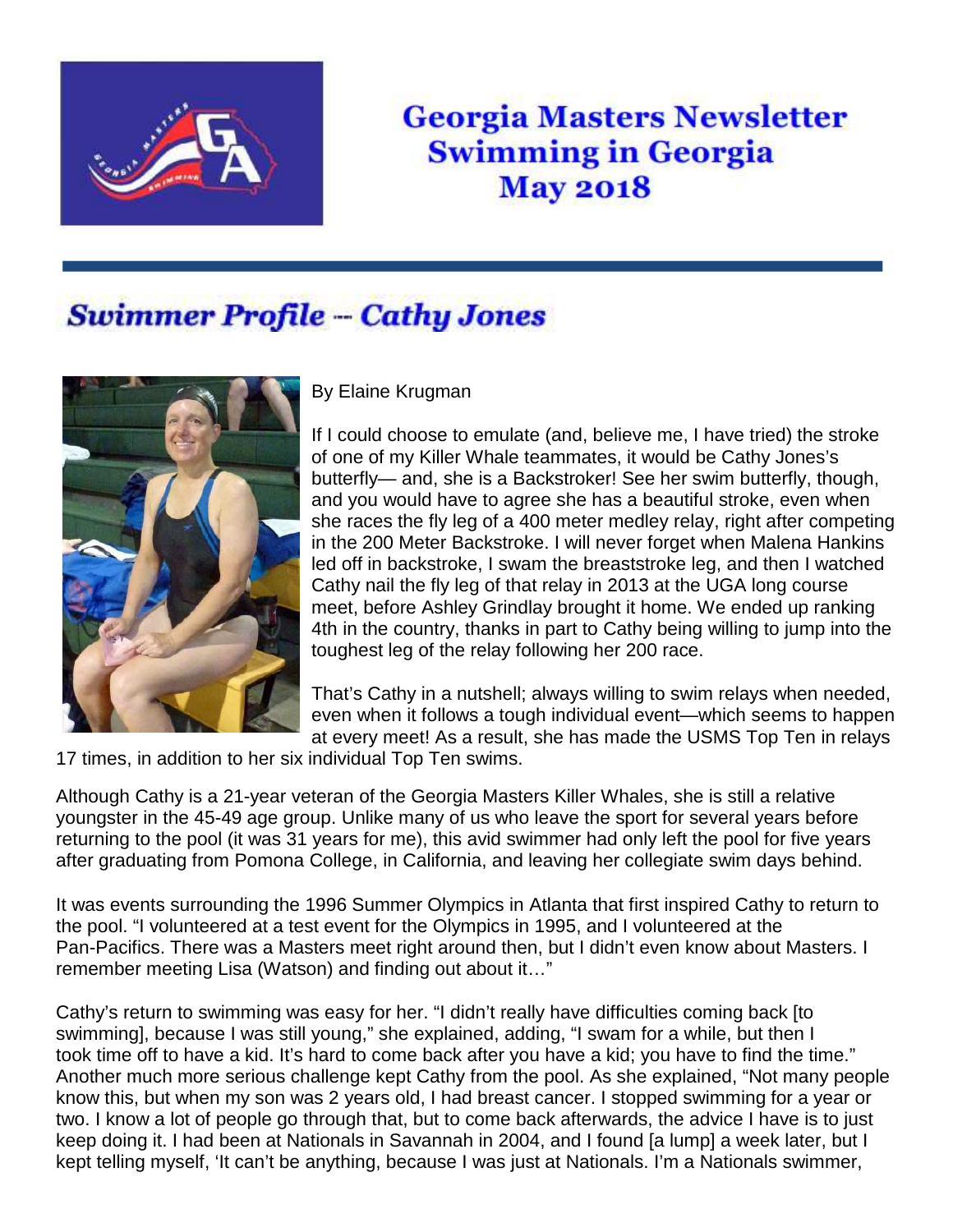and I got second place at Nationals. This can't be anything. It didn't go along with being a good competitive swimmer and having cancer at the same time. In my head, it didn't make sense."

Thanks to being a high-level competitor in top swimming condition, Cathy was able to heal faster after her successful breast cancer surgery. "My oncologist tells me she uses me as an example to all her other patients. I like that!"

Returning to swimming following her bout with cancer was difficult, however, because she had lost a lot of time in the pool from not being able to train during her treatments and recovery from surgery. "It was tough to build back up. I had stopped at such a high level, and then had all that time off where I couldn't do much of anything. After my surgery, I lost some range of motion, and it took a while to get it back," she said, adding that it was two to three years before she was able to swim at her top level again. "Five years later, I had reconstructive surgery, and it was really hard coming back after that, because I lost range of motion, and it was much more noticeable. I felt like a crab swimming, because I couldn't move my arm," she explained. Swimming was good therapy for Cathy, though, because she felt like she was back to being a "…normal person. I wanted to be normal again."

When I asked my teammate why she first joined Masters, and then returned after having her son and again after recovering from breast cancer, she replied, "I missed [swimming]. I missed the competition, and I missed the camaraderie." Cathy had competed in swimming from the age of nine all the way through college, so it was a lifestyle she had known and enjoyed almost her entire life.

What she didn't remember about her earliest swimming days, though, was competing against a now-famous childhood teammate back in California. "My mom remembers Janet Evans beating me in the 50 free by over half a lap." Yes, that Janet Evans!

Although Cathy didn't have Olympic dreams like Janet when she first returned to swimming and joined Masters, she had hoped to be able to swim the same times she swam in college. Reality set in, however, when it occurred to her that swimming six days per week (like she had in college) wasn't going to happen. Instead, Cathy is only able to work in three days per week as a Masters swimmer, averaging 3,500 yards per workout. On Saturdays, she trains with the Killer Whales, and then on her own twice per week. In addition, this elementary school teacher works in an occasional run or walk, a stationary bike ride, playing tennis, or a weekly "boot camp" workout.

Over the years, Cathy's race goals have also met with a dose of reality, just like it has for all of us as we age up and then out of competition age groups.

"When I [returned to swimming], I was younger than most Masters swimmers, so when I would go to meets, I would be winning, because everybody was older than me. You're winning, and you look like you're doing really well, but then you look at your times, and you're slower. You have to change your mindset. You can't look at your times, because you're going to be getting slower."

Still, this competitive swimmer does have a goal in mind. "I would like to try to do better than I did last year and slow the slide, I guess!" I asked Cathy what advice she had for other swimmers who want to achieve their goals. "You have to keep doing it. Keep going, and if you keep doing it, you're going to get better. Look for little milestones," she advised.

What is it about Masters that has kept Cathy "doing it" for over twenty years? "I enjoy the people. Everybody is so nice everywhere we go. Even up in Cleveland (where she attended a swim meet while on vacation), I didn't know anybody there, but everybody was so friendly. Swimmers are so nice! In [the sport of] running, you have the super good serious runners, and then the regular people; and, they don't really mix. But, in swimming, everybody likes everybody. They're friendly to each